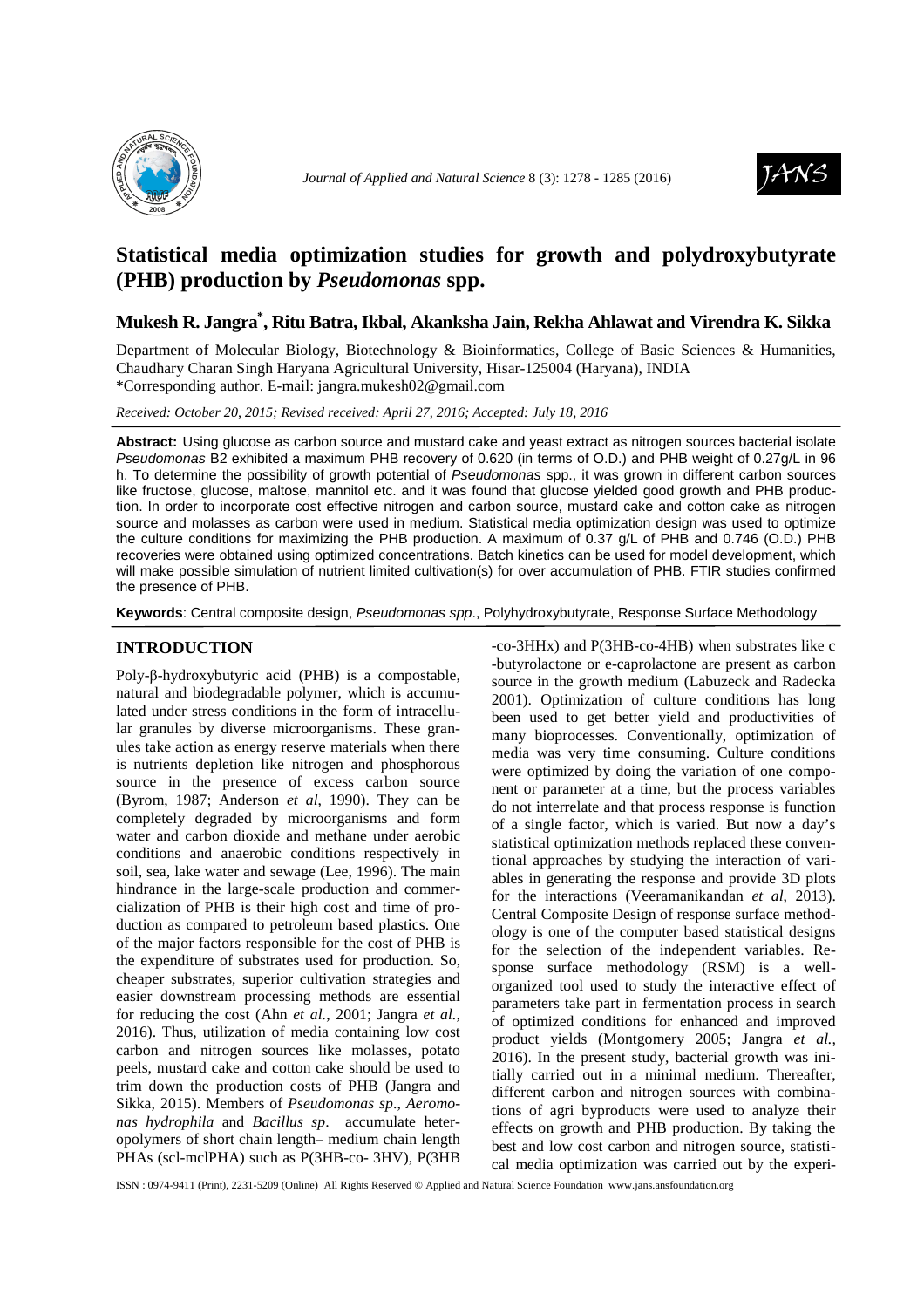ments designed using response surface methodology. Optimized media was finally used to study the kinetics of growth under constant pH conditions to investigate the improvement in growth in terms of optical density and PHB recovery by bacterial strain *Pseudomonas* B2.

## **MATERIALS AND METHODS**

**Microorganism:** *Pseudomonas* B2 isolated from oil spilled soil, Hisar was used in all experiments. The culture was maintained on nutrient agar slants at  $37^{\circ}$  C, and sub cultured monthly.

**Media For initial study:** A mineral salt medium which consisted of: 2g/l Glucose,  $0.5g/1$  KNO<sub>3</sub>,  $0.5g/1$  K<sub>2</sub>HPO<sub>4</sub> 0.2 g/l MgSO<sub>4</sub>.7H<sub>2</sub>O, 0.1g/l NaCl, 0.06g/l CaCl<sub>2</sub>.2 H<sub>2</sub>O. Glucose and  $KNO<sub>3</sub>$  were used as carbon and nitrogen source. MM (Minimal Media) (Beringer et al., 1978) was sterilized separately at  $121^{\circ}$ C and then aseptically reconstituted at room temperature before inoculation.

**For comparison of different carbon and nitrogen sources:** Same media (described above) was used for all the experiments. However, for comparison, different carbon  $(3-5 \text{ g/L})$  and nitrogen  $(2-4 \text{ g/L})$  sources were taken for comparison.

**Methods Study of growth kinetics of the culture:**  Minimal salt medium containing 2 g/L glucose was used for inoculums preparation. The organism was cultivated at stationary condition and  $37^{\circ}$ C for 24 hrs in a 250 mL Erlenmeyer flask which contain 50 mL of the medium as described. Initial pH was constant. For production of PHB, one litre of media (containing 2g/L glucose) was taken in a 2000 mL flask and inoculated with 50 mL of inoculum. The flask was kept under stationary conditions for 120 hrs at  $37^{\circ}$ C. Samples were withdrawn at regular intervals and analyzed for PHB recovery and PHB weight.

**Effect of different carbon sources on PHB recovery and production:** The PHB production was carried out using fructose, glucose, maltose, sorbitol, chitin, peptone, CMC, dextrose, glycerol, mannitol, starch, galactose, molasses. The production medium in each flask consisted of the minimal salt medium and a different carbon source (3-5g/L) with potassium nitrate as a common nitrogen source in all media compositions. The flasks were incubated under stationary conditions at  $37^{\circ}$ C. PHB recovery and PHB weight were estimated in the culture broth after 96 h. After 96 h of growth cells were harvested and centrifuged at 10,000rpm and cells pellet were further analyzed for PHB recovery.

**Comparison of PHB production in different nitrogen sources:** Different nitrogen sources investigated were: Ammonium Chloride, Ammonium Nitrate, Ammonium Acetate, Ammonium Sulphate, Cotton cake, Potassium Nitrate, Sodium azide, Mustard cake, Yeast extract and Urea. The production medium in each flask consisted of the minimal salt medium and different nitrogen sources (3-5 g/L) with glucose as common car-

bon source and proceeded according to above protocol. **Effect of different combinations of agri byproducts with organic and inorganic carbon and nitrogen sources on PHB production:** Different combinations of agri-byproducts like molasses, mustard cake and cotton cake were used with inorganic and organic carbon and nitrogen sources for comparison of PHB production by crotonic acid estimation. It was found that strains B2 produced maximum PHB when carbon source glucose used in combination of two different nitrogen sources mustard cake and yeast extract.

**Analytical methods:** Determination of the amount of PHB was by the chemical method (Slepecky and Law, 1961). Cell mass was collected by centrifuging bacterial culture broth at 10,000 rpm. The cell pellet collected from culture broth was treated with 10 ml sodium hypochlorite (4%) by vortexing it and samples were boiled for five to ten minutes in boiling water bath. After cooling 20 ml of chloroform was added to the boiled samples. Keep it at 65ºC. Chloroform evaporates and dissolved PHB recovered. 50 µl of dissolved PHB added to 2 ml of sulphuric acid and then incubated for one day at 65ºC. After that the spectrophotometer reading is taken at 235 nm. The components giving higher PHB recovery and weight were selected for further studies needed for optimization.

**Experimental design and optimization using response surface methodology:** By using response surface methodology, the levels of the significant parameters and interaction effects between components of media and the bacterial strain viz., *Pseudomonas* B2 were analyzed and optimized. The experiment was designed using "Stat-Ease Design-Expert" software (Stat Ease, Inc Design Expert software, trial version 9.0.3, Minneapolis, USA). The three independent factors were investigated at five different levels. (−2, −1,  $0, +1, +2$ ). The response Y (PHB recovery) was studied and analyzed by using a second order polynomial equation in three independent variables and the data were fitted into the equation by multiple regression procedure. "Design-Expert" 9.0.3 was used for regression and graphical analyses of the data which was obtained from the experiments. Statistical analysis of the model was done to calculate the analysis of variance (ANOVA). The student's t-test and the Fischer's test permitted and help to the checking of the statistical significance of the regression coefficient and determine the second-order model equation respectively. The excellence of the fit of the polynomial model equation was verified and specified by the coefficient of determination (R2).

**Analysis of agro-PHB for its organic components and physical properties :** Physico chemical analysis of the eco-friendly agro-PHB and agro bioplastic developed above was done using FTIR and NMR spectroscopy.

**Fourier-transform infrared spectroscopy (FTIR**  FTIR has been demonstrated to be a powerful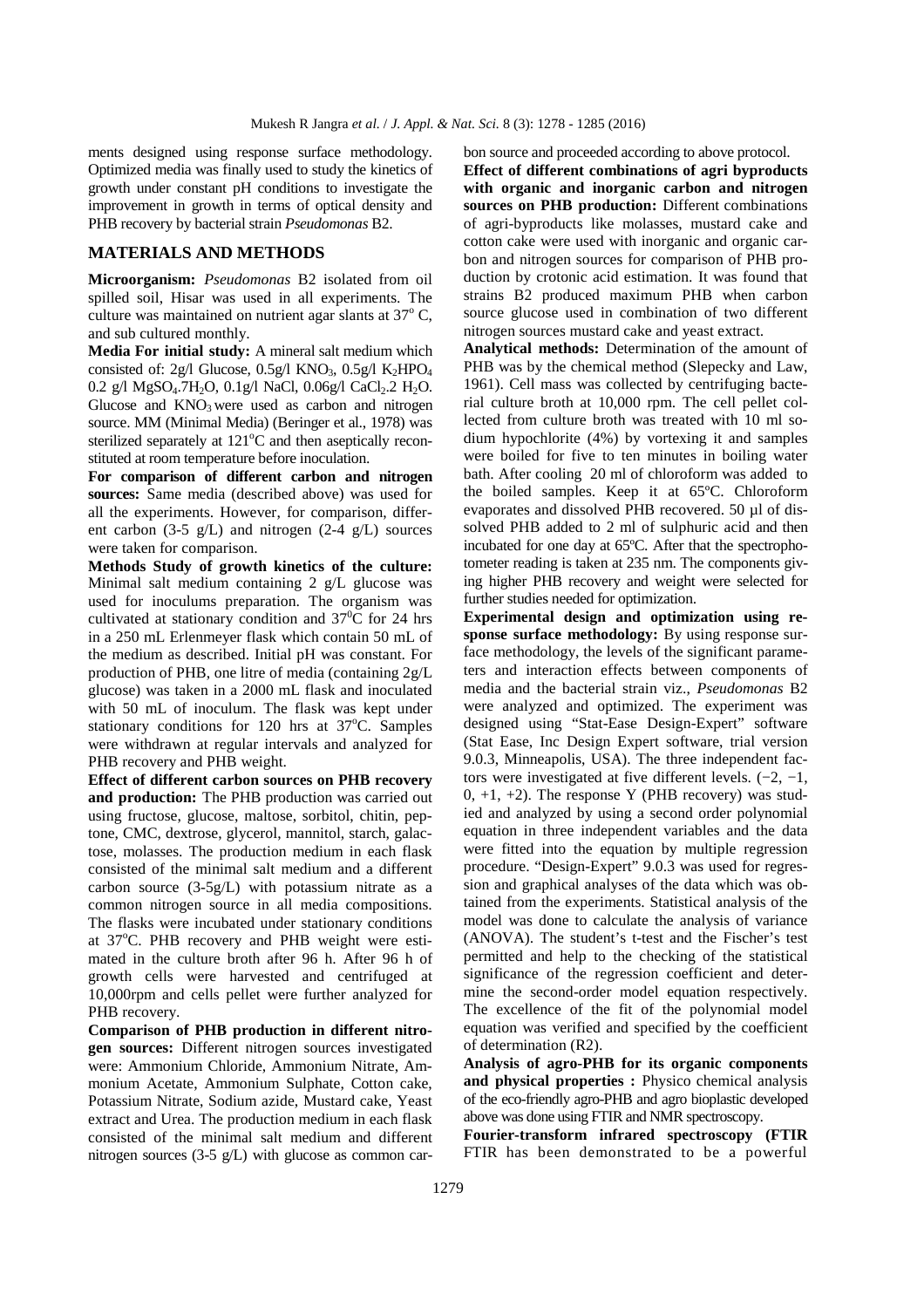tool for screening various types of PHAs. It is used to detect functional groups in an organic compound. FTIR spectra of PHB that was recorded in KBr (GJUS&T, Hisar).

**Nuclear Magnetic Resonance spectroscopic analysis of PHB:** <sup>1</sup>H NMR spectroscopic analysis of PHB that was produced from strain B2 was done. For Nuclear Magnetic Resonance (NMR) spectroscopy, the polymer was suspended in spectrochem grade deuterochloroform (CDCl<sub>3</sub>). The <sup>1</sup>H NMR spectra of sample was obtained at 300 MHz IIT, Delhi. The chemical shift scale was in parts per million (ppm).

**Poly hydroxyl butyrate miscibility analysis with polymer plastic and starch:** The polyhydroxybutyrate extracted in chloroform was mixed with equal weight of poly-propylene polymer plastic. The mixture was incubated at  $70^{\circ}$ C for 10 minutes and then poured into a glass petri plate. A film of blended mixture with polymer plastic and starch was obtained.

**Biodegradability Analysis of of AgriPHB/ bioplastic:** Biodegradation process of agro bioplastic was also studied under lab conditions. For this purpose equal amount of agro-bioplastic was added to tubes containing sterile distilled water, soil dilutions, sewage water and water containing bacterial culture. The process of degradation was studied till thirty days. It was examined at weekly intervals to observe extent of degradation.

## **RESULTS AND DISCUSSION**

**Initial studies using MM media and growth kinetics for PHB:** PHB Kinetics **(**Fig. 1**)** was studied in bacterial isolate using one litre of minimal medium and incubated at  $37^0$ C. Samples were drawn at incremental time intervals spread over several days and the amount of PHB was extracted using chloroform and sodium hypochlorite method and quantified by crotonic acid estimation. As per the result shown in fig. 1, it was observed that strain B2 peaked to maximum PHB production in 96 h and PHB was expressed as Crotonic acid.

**Comparison of different carbon sources for maximum PHB production:** A comparative study was done using different carbon sources for maximum PHB production. It was found that molasses were the best carbon source **(**Fig. 2**)** which is cheaper than fructose and the next promising sources were glucose and



**Fig. 1***. Production kinetics of B2 strain expressed as Crotonic acid (O.D. 235).* 

fructose (PHB expressed as Crotonic acid (O.D. 235). Molasses was used as a carbon source (sucrose and other carbohydrates) and it is very cost effective substrates which will help in reducing the cost of PHB production. But in reality, it is a byproduct in the sugar industry. We should remember that most of the industrial by-products (including molasses) contain ions and minerals that have deleterious effects on microbial growth and product synthesis. Apart from it, different cost-effective nitrogen sources like corn steep liquor, chick pea bran, soy bean meal, mustard cake etc. can be used for PHB production (Sharma and Bajaj, 2015). **Effect of different nitrogen sources for maximum PHB production:** Since nitrogen source is also an

important factor for the accumulation of PHB, different salts of ammonium **(**Fig. 3**)** were tested to maximize the PHB production and it was found that potassium nitrate was the best nitrogen source and after this yeast extract, cotton cake, mustard cake can be the good nitrogen sources for the PHB production.

**PHB production using defined carbon and organic nitrogen from agri-byproducts along with carbon from agribyproducts and inorganic nitrogen in B2 strain:** To make the of PHB production protocol less costly, carbon and nitrogen sources were used in combination with agribyproducts **(**Table 1**)** and it was found that when glucose was used in combination with mustard cake and yeast extract, PHB production was maximum. Table 1 shows the cell pellet (g/L) PHB recovery (O.D.) and PHB weight obtained with the different combinations. A maximum cell pellet of 2.96 g/L, PHB recovery 1.375nm and PHB weight 27mg/L after 96 hrs was observed.So, on the basis of above results, three independent factors glucose, mustard cake and yeast extract and two responses PHB recovery and PHB weight were chosen for optimization studies. CCD of RSM was used for the optimization of the culture conditions to maximize the PHB production.

**Response surface methodology:** Response surface methodology is a successive, exploratory approach to establish the relationship between more than one variable with the obtained responses. The analysis develops a model by fitting the experimental data in a generalized smooth curve, from which a specific predicted



**Fig.2** *.Effect of different carbon source on PHB production.*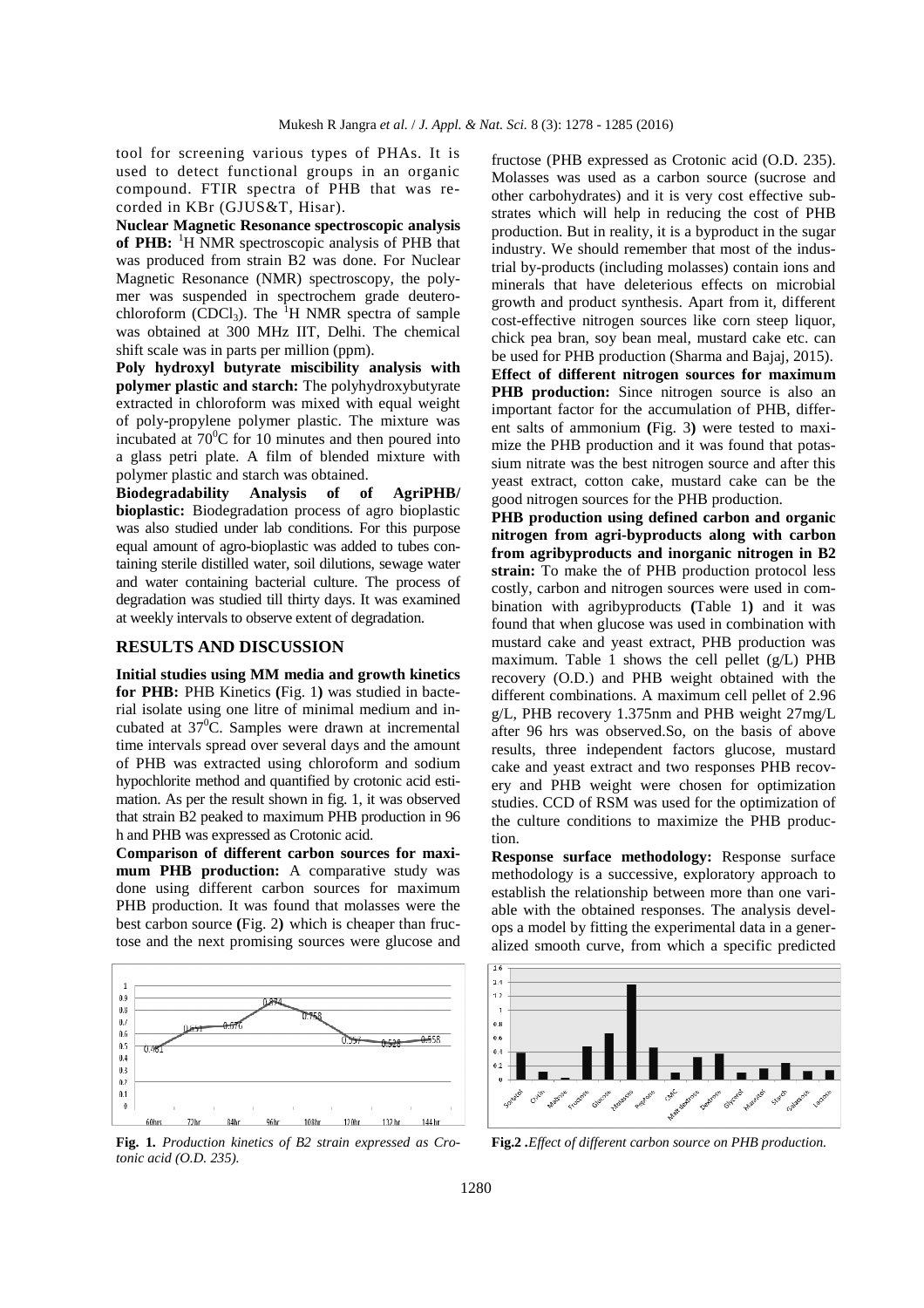

**Fig. 3.** *Effect of different nitrogen source on PHB.* 

response could be calculated. In addition, 3D plots are also generated which delineates predicted response over a range in the design surface. Thus, a step-by-step approach for response surface analysis establishes a relation between variable and response more efficiently than traditional design (Launen *et al*., 1999).

Based on the central composite design, three factors (glucose as carbon source and mustard cake and yeast extract) that showed positive influence on PHB recovery and PHB weight were selected and CCD (Central Composite Design) was used to determine the optimum levels of these parameters. A total of 20 experiments with different combinations of glucose (A), mustard cake (B) and yeast extract (C) were performed **(**Table 2**)**. The results were analyzed by Design Expert Software and following quadratic regression equations were obtained in terms of the selected variables for growth and PHB production:

**Optical density of B2 strain (nm)**  $(Y1) = +0.66$ +0.037\*A +0.090\*B -0.011\*C -0.019\*AB +0.030\*AC  $-0.015*BC +0.025*A^2 - 0.035*B^2 -0.013*C^2$  (1) **PHB** recovery of B2 strain (g/l)  $(Y2) = +0.033$ +3.365E-003\*A +7.684E-003\*B -1.471E-003\*C-2.250E-003\*AB +7.500-004\*AC -7.500E-004\*BC - 1.600E-003\*A^2 –4.605E-003\*B^2 -2.838E-003\*C^ (2)For determination of the optimum operating concentration and interaction of factors on PHB recovery

**Table 1.** PHB production using different combinations (Average of three independent experiments)

| S. N. | <b>Carbon</b><br>source | Nitrogen source             | Pellet wt. $(g/I)$ | PHB recovery $(0.D.)$ | PHB weight (mg/<br>L) |
|-------|-------------------------|-----------------------------|--------------------|-----------------------|-----------------------|
|       | <b>Molasses</b>         | Mustard cake+Yeast Extract  | 1.614              | 0.629                 | 12                    |
| 2.    | <b>Molasses</b>         | Cotton cake+Yeast Extract   | 1.965              | 0.357                 | 2                     |
| 3.    | <b>Molasses</b>         | Cotton cake+ $KNO_3$        | 1.643              | 0.563                 |                       |
| -4.   | Molasses                | Cotton cake                 | 1.312              | 0.494                 | 6                     |
| 5.    | Glucose                 | Mustard cake+ $KNO3$        | 1.478              | 0.853                 | 8                     |
| 6.    | Glucose                 | Cotton cake+ $KNO_3$        | 2.851              | 1.095                 | 25                    |
| 7     | Glucose                 | Mustard cake+ Yeast Extract | 2.967              | 1.375                 | 27                    |
| 8.    | Glucose                 | Cotton cake+ Yeast Extract  | 2.195              | 0.796                 | 22                    |
| 9.    | Fructose                | Cotton cake+ Yeast Extract  | 2.225              | 0.762                 | 20                    |
| 10.   | Fructose                | Mustard cake+ Yeast Extract | 1.410              | 0.959                 | 26                    |

**Table 2.**Response surface methodology yield of PHB by strain B2.

|    | Factor 1       | <b>Factor 2</b>           | Factor 3        | <b>Response 1 (Y1)</b> | Response $2(Y2)$ |
|----|----------------|---------------------------|-----------------|------------------------|------------------|
| Ru | A:Glucose (C-  | <b>B:Mustard Cake (N-</b> | C:YE (N-Source) | O.D                    | <b>PHB</b>       |
| n  | Source)        | Source)                   |                 |                        |                  |
|    | g/1            | g/1                       | g/1             | nm                     | mg/1             |
|    | 4              | 0.5                       | 0.4             | 0.554                  | 21               |
| 2  | 3              |                           | 0.8             | 0.687                  | 31               |
| 3  | 3              | 1.840                     | 0.8             | 0.746                  | 37               |
|    | 4.6            |                           | 0.8             | 0.884                  | 4                |
| C  | 2              | 1.5                       | 1.2             | 0.659                  | 27               |
| 6  | 3              |                           | 0.8             | 0.693                  | 29               |
|    | 3              |                           | 0.8             | 0.667                  | 32               |
| 8  | 2              | 0.5                       | 0.4             | 0.528                  | 13               |
| 9  | $\overline{c}$ | 0.5                       | 1.2             | 0.523                  | 12               |
| 10 | 4              | 1.5                       | 0.4             | 0.674                  | 3                |
| 11 | 3              |                           | 0.8             | 0.681                  | 3                |
| 12 | 3              |                           | 1.4             | 0.608                  | 24               |
| 13 |                | 1.5                       | 1.2             | 0.73                   | 29               |
| 14 | 2              | 1.5                       | 0.4             | 0.799                  | 34               |
| 15 | 3              |                           | 0.12            | 0.672                  | 3                |
| 16 | 3              |                           | 0.8             | 0.669                  | 28               |
| 17 | 1.3            |                           | 0.8             | 0.608                  | 21               |
| 18 | 4              | 0.5                       | 1.2             | 0.596                  | $\overline{c}$   |
| 19 | 3              | 0.15                      | 0.8             | 0.407                  | 7                |
| 20 | 3              |                           | 0.8             | 0.588                  | 5                |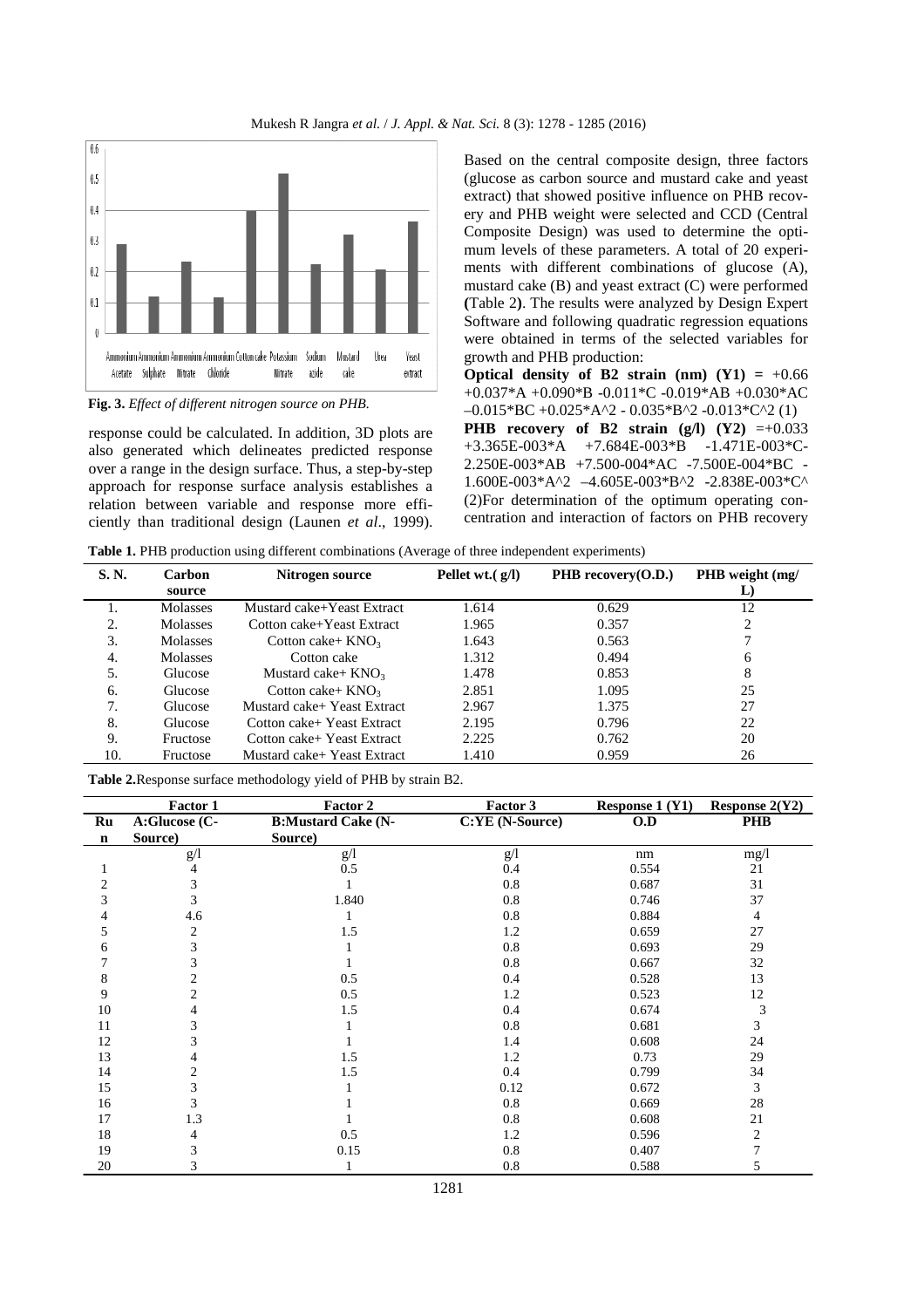**Table 3**. ANOVA Coefficient estimate for O.D. and PHB recovery.

|                                 | <b>O.D.</b>    | O.D.           | <b>PHB</b> recovery | <b>PHB</b> recovery |
|---------------------------------|----------------|----------------|---------------------|---------------------|
|                                 | <b>F</b> value | <b>P-value</b> | <b>F</b> value      | <b>P-value</b>      |
| Model                           | 5.97           | 0.0050         | 3.62                | 0.0288              |
| A-Glucose (C Source)            | 5.82           | 0.0366         | 3.51                | 0.0904              |
| <b>B-Mustard Cake (NSource)</b> | 34.01          | 0.0002         | 18.14               | 0.0017              |
| C-Yeast Extract (N-Source)      | 0.54           | 0.4807         | 0.67                | 0.4318              |
| AB                              | 0.90           | 0.3660         | 0.92                | 0.3602              |
| AC                              | 2.26           | 0.1635         | 0.10                | 0.7558              |
| BC                              | 0.56           | 0.4712         | 0.10                | 0.7558              |
| $A^2$                           | 2.67           | 0.1336         | 0.84                | 0.3816              |
| $B^{\wedge}$                    | 5.52           | 0.0407         | 6.94                | 0.0250              |
| $C^{0.2}$                       | 0.74           | 0.4111         | 2.63                | 0.1356              |
| $R^2$                           |                | 0.87           |                     | 0.91                |
| Lack of Fit                     |                | 0.025          |                     | 0.028               |



**Fig.4.** *3-D plots showing the interactive effect of mustard cake, yeast extract and glucose for the responses optical density and PHB recovery in strain B2.*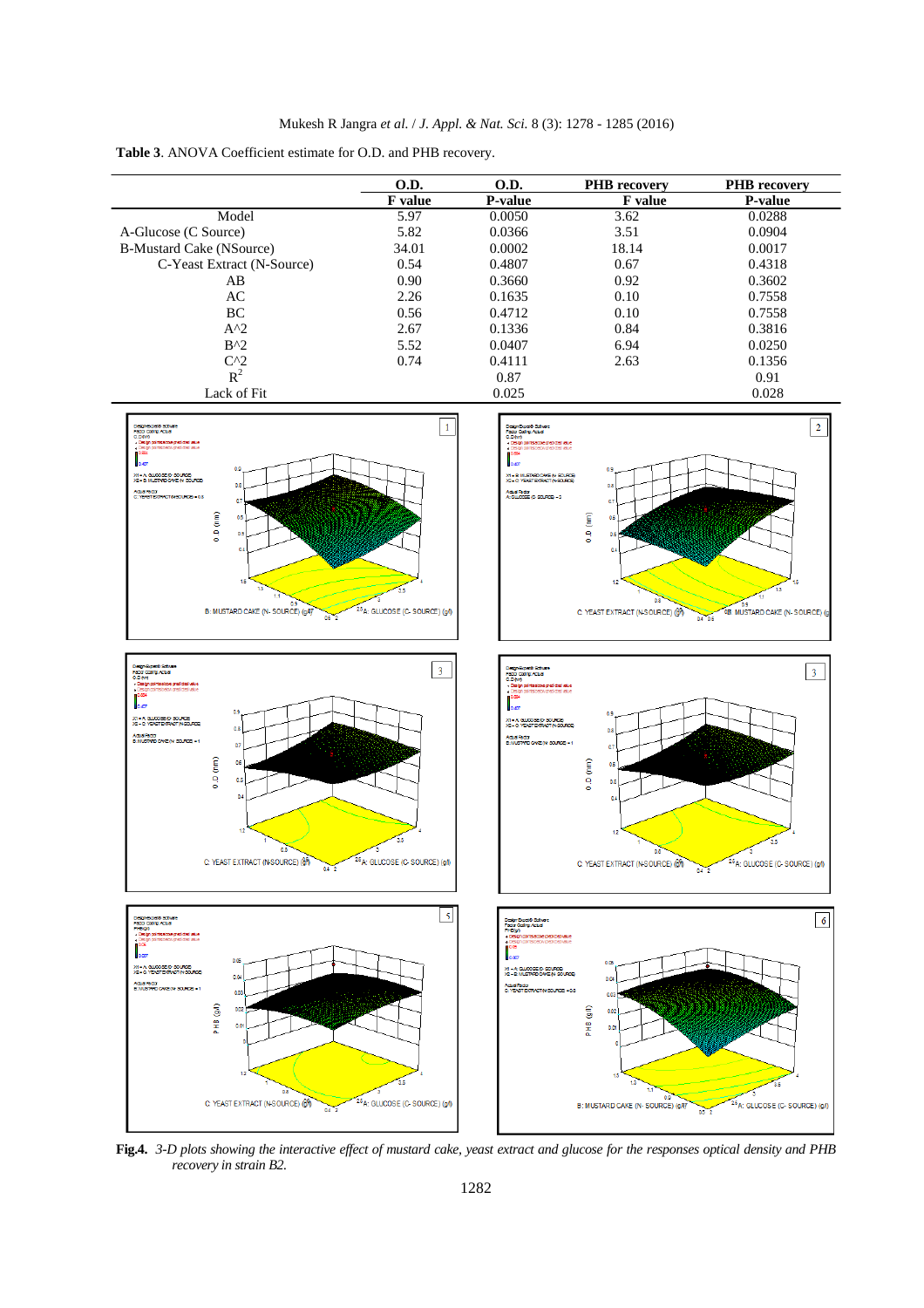



**Fig 5.** *FTIR spectrum of PHB*



**Fig 6.** *NMR spectra produced by B2 strain* 

(O.D.) PHB weight, the response surfaces were studied in detail for all possible combinations by keeping three parameters constant at a time. The 3D **(**Fig. 4**)** between various factors was analyzed and optimized concentrations of the media components were found. The significance of coefficient of fitted quadratic model was evaluated by using F-value and P- value. The analysis of variance (ANOVA) for optical density and PHB of quadratic model eq. **(**1, 2**)** of B2 strain is given in **(**Table 3**)**. The Model F-value of 5.97 for O.D. and 3.62 for PHB recovery implied the model was significant. Significance of model terms were indicated by values of "Prob  $>$  F" less than 0.0500. A, B, B^2 were significant model terms. Values greater than 0.1000 indicate the model terms were not significant. Many insignificant model terms leads to model reduction

which may improve the model. The "Lack of Fit Fvalue" was 0.025 for O.D. (Crotonic acid estimation) & 0.28 for PHB recovery implied the Lack of Fit was not significant relative to the pure error. Nonsignificant lack of fit was good for the fitness of model. The fit of model was also expressed by the coefficient of determination R2, which was found to be 0.87 for O.D. and 0.91 for PHB recovery. The analysis of variance for B2 strain **(**Tables 3**)** indicated that B,  $B^2$  as significant terms (p<0.05) for cell optical density and PHB recovery. The sign and magnitude of the coefficients indicated the effect of the variables on the responses. Fig. 4 (1-6) shown the surface plots for the interactive factors glucose, mustard cake and yeast extract. The 3D response surface plots were generally the graphical representation of regression equation and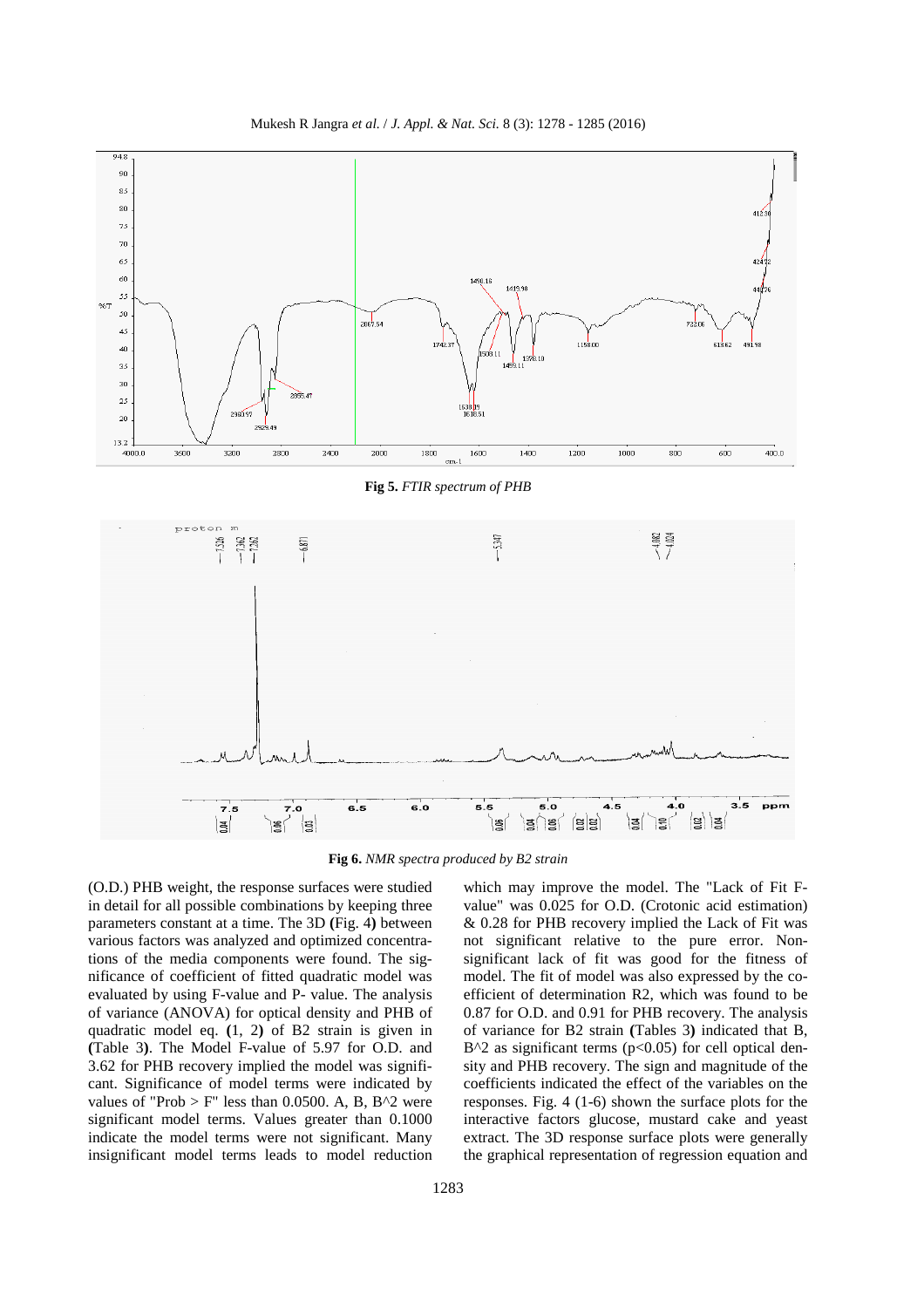

**Fig 7.** *A) A film of blended mixture polyhydroxybutyrate and poly-propylene polymer plastic, B) Biodegradability Analysis of of Agribioplastic.* 

the interaction between variables could be inferred from the shapes of the surface plots. The maximum predicted optical density (0.884) increased with increase of glucose and mustard cake up to 4.6 g/l and 1g/l and with decrease of yeast extract (Fig. 4, 1-3). PHB recovery (Fig. 4, 4-6) also increased with increase of glucose and mustard cake up to 3g/l and 1.8g/l. Results indicated that responses varied much as function of concentration of glucose and mustard cake. The graphs showing the interaction between carbon source glucose, nitrogen sources mustard cake and yeast extract have been presented in fig. 4(1-6). So it was essential to maintain proper C/N ratio in growth associated PHB producing bacteria to achieve maximum PHB production. Similar results were observed by Jangra et al. (2016).

**FTIR and NMR spectrum analysis:** Fourier Transform Infra-Red (FTIR) spectrum of the PHB sample (Fig. 5) revealed large peak nearly at 2956.97 which represents the –CH2 groups, followed by a peak at 1635 which shows the presence of  $-C=O$ . The presence of marked peaks at 1630- 1650 and 2925- 2960 demonstrated the presence of PHA characteristics ester carbonyl bond. The FTIR results of pseudomonas B2 strain was in agreement with the earlier works (Wei *et al*., 2011; Muthazhagan and Thangaraj, 2014). The proton NMR spectra showed (Fig. 6) the characteristic peaks of PHBs near 5.25 ppm characteristic of the methyne group and PHBVs near 5.17 ppm. The spectral analysis suggested that considerable amount of PHV was produced by strain B2. Identical observations were reported by Bhuwal et al. (2014) in which they characterized chemical characterization of the extracted PHB by <sup>1</sup>HNMR, Fourier transform infrared spectroscopy (FTIR), thermal gravimetric analysis (TGA), to determine the structure, melting point, and molecular mass of the purified PHB.

**Poly hydroxyl butyrate miscibility analysis with polymer plastic and starch:** As the PHB was found to

be fragile and easily breakable, So its mechanical properties can be improved by blending PHB with other polymers like plastic and soluble starch. The polyhydroxybutyrate extracted in chloroform was mixed with equal weight of poly-propylene polymer plastic. The mixture was incubated at  $70^0C$  for 10 minutes and then poured into a glass petri plate. A film of blended mixture was obtained (Fig.7, A). The PHB blend sheet was prepared by mixing extracted polymer with soluble starch following the conventional solvent cast technique. Starch is used for blending because it has many benefit of being biodegradable, biocompatible, inexpensive, and also readily available while all other biodegradable polymer such as polyethylene glycol and polylactic acid are costly. Identical observations were reported by Choi et al. (2003) in which they prepared PHB sheet with EPB blends. The blends showed a higher thermal stability compared to PHB sheet. Bhuwal et al. (2014) reported the polymer sheet of extracted polymer prepared by blending the polymer with starch for packaging applications. This suggested at harmonious intermixing of PHB with the polymer plastic and starch. This in turn would lead us towards commercialization of blends towards marketable commodity.

**Biodegradability analysis of agribioproducts:** Biodegradation process of agro bioplastic was also studied under lab conditions (Fig. 7 B). For this purpose equal amount of agro-bioplastic was added to tubes containing sterile distilled water, soil water, sewage water and water containing bacterial culture. The process of degradation was studied till thirty days. It was observed that degradation process starts with in a week.

### **Conclusion**

The medium composition was optimized by statistical design for bacterial for PHB recovery and PHB weight production by from *Pseudomonas* B2. The mathematical model generated from the CCD for PHB produc